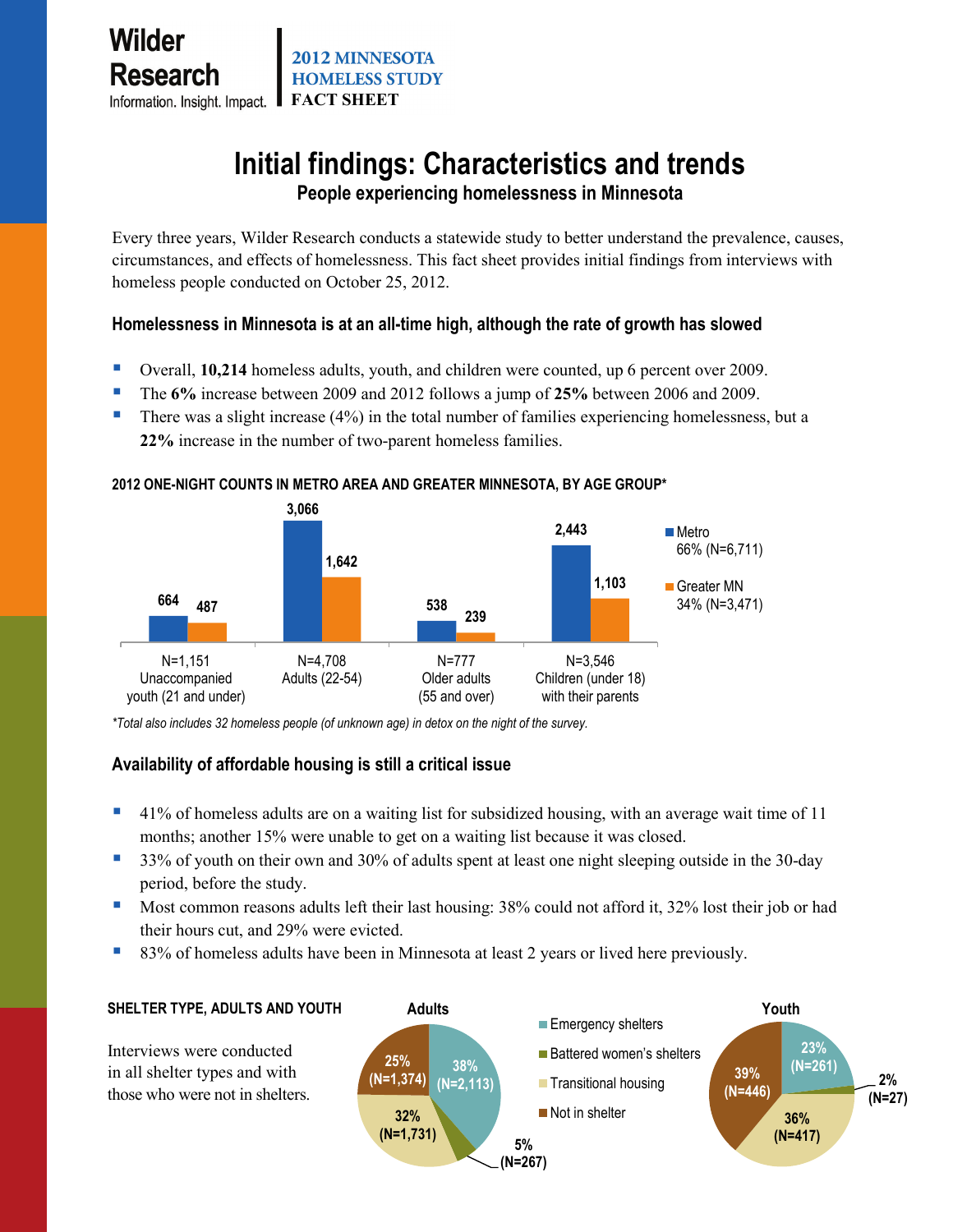## **African Americans and American Indians are disproportionately affected**

|                        | Percent of<br><b>HOMELESS adults</b> | <b>Percent of all</b><br>Minnesota adults* | Percent of unaccompanied<br><b>HOMELESS youth</b><br>age 21 and under | Percent of all<br>Minnesota youth<br>$10 - 24*$ |
|------------------------|--------------------------------------|--------------------------------------------|-----------------------------------------------------------------------|-------------------------------------------------|
| American Indian        | 10%                                  | $1\%$                                      | 12%                                                                   | 2%                                              |
| Asian American         | 1%                                   | 4%                                         | 1%                                                                    | 6%                                              |
| Black/African American | 37%                                  | 5%                                         | 37%                                                                   | 7%                                              |
| White/Caucasian        | 39%                                  | 86%                                        | 30%                                                                   | 76%                                             |
| Other/Mixed race       | 5%                                   | 3%                                         | 10%                                                                   | 6%                                              |
| Hispanic (any race)    | 7%                                   | 4%                                         | 10%                                                                   | 7%                                              |

*\* Source of information for all Minnesotans: U.S. Census*

# *Adults (age 18 and older)*

## **Childhood histories of trauma and long-term health issues are common**

| ADVERSE CHILDHOOD EXPERIENCES<br><b>Adults</b> |     | <b>LONG-TERM HEALTH ISSUES</b>     | <b>Adults</b> |
|------------------------------------------------|-----|------------------------------------|---------------|
| Physically abused as a child                   | 37% | Chronic physical health condition  | 51%           |
| Sexually abused as a child                     | 26% | Significant mental illness         | 55%           |
| Neglected as a child                           | 21% | Substance abuse disorder           | 22%           |
| Out-of-home placements* as a child             | 36% | Evidence of traumatic brain injury | 31%           |
| At least one of the above                      | 58% | At least one of the above          | 79%           |
|                                                |     |                                    |               |

*\* Out-of-home placements include foster care, treatment facilities, and juvenile detention*

## **Many have experienced violence and sexual exploitation**

|                                                                                     | <b>Adults</b> |      |  |
|-------------------------------------------------------------------------------------|---------------|------|--|
| <b>VIOLENCE AND SEXUAL EXPLOITATION</b>                                             | Female        | Male |  |
| Women homeless due to domestic violence                                             | 30%           | --   |  |
| Stayed in an abusive situation due to no other housing options                      | 48%           | 22%  |  |
| Physically or sexually attacked while homeless                                      | 26%           | 12%  |  |
| Been sexual with someone only for the purpose of getting shelter, clothing, or food | 17%           | 14%  |  |
| At least one of the above                                                           | 54%           | 34%  |  |

# *Notable trends for adults, 2000-2012*

| <b>EMPLOYMENT</b>                                                           | 2000 | 2003 | 2006 | 2009       | 2012 |
|-----------------------------------------------------------------------------|------|------|------|------------|------|
| Adults employed at the time of the survey                                   | 41%  | 30%  | 28%  | <b>20%</b> | 24%  |
| Adults working full-time (35+ hours/week)                                   | 26%  | 13%  | 12%  | 6%         | 8%   |
|                                                                             |      |      |      |            |      |
| <b>SCHOOL-AGE CHILDREN'S SCHOOL ATTENDANCE</b>                              | 2000 | 2003 | 2006 | 2009       | 2012 |
| Parents: any child has difficulty attending school due to housing situation | 13%  | 8%   | 6%   | 11%        | 13%  |
| Parents: all school-age children attended today                             | 88%  | 88%  | 90%  | 84%        | 87%  |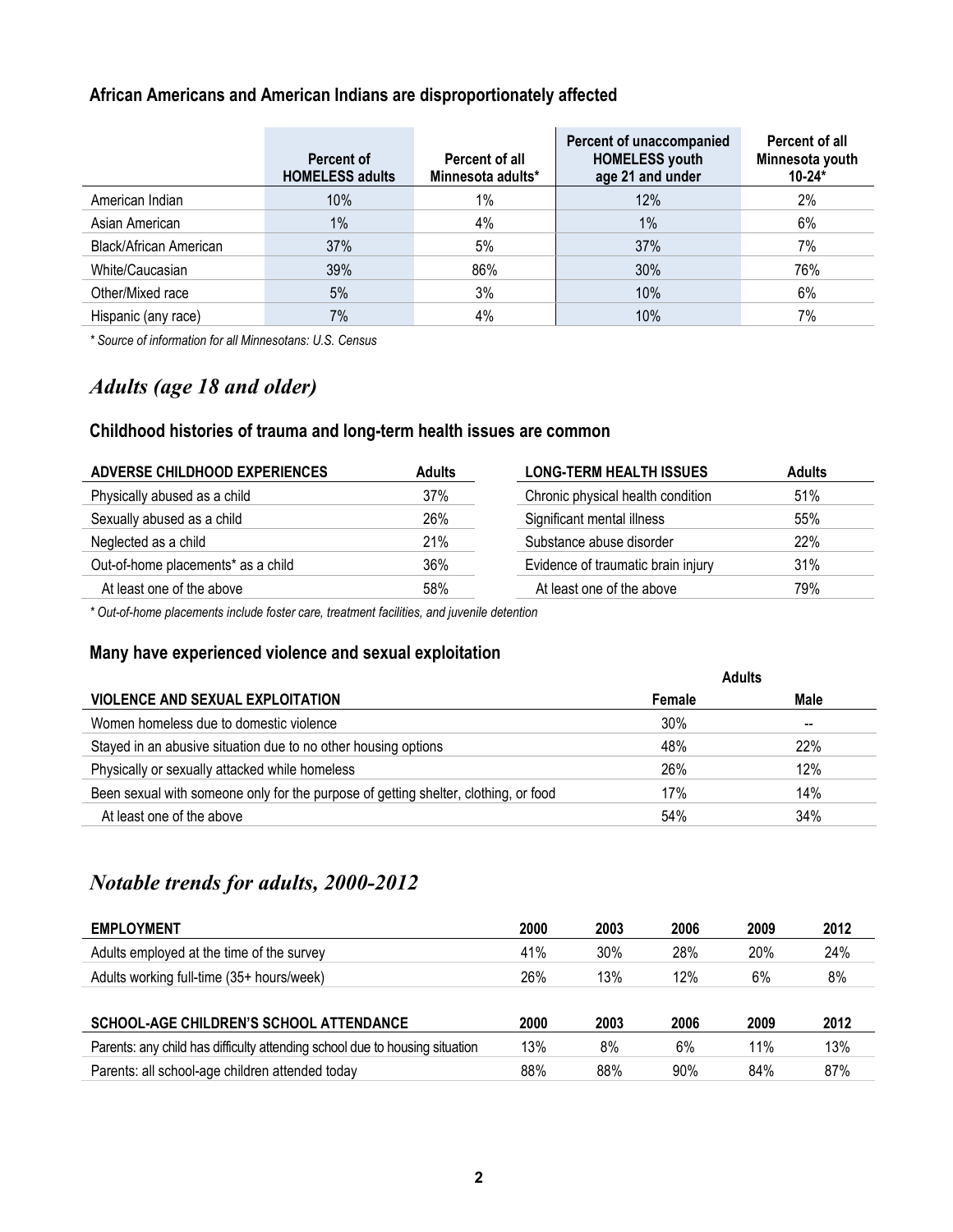| <b>CHRONIC HEALTH CONDITIONS</b>                | 2000 | 2003 | 2006 | 2009 | 2012 |
|-------------------------------------------------|------|------|------|------|------|
| Adults with serious mental illness              | 36%  | 47%  | 52%  | 55%  | 55%  |
| Adults with chronic physical health conditions  | 39%  | 43%  | 44%  | 46%  | 51%  |
| Adults with a substance abuse disorder          | 22%  | 25%  | 27%  | 23%  | 22%  |
| <b>POPULATIONS THAT HAVE BEEN TARGETED</b>      |      |      |      |      |      |
| <b>FOR PERMANENT HOUSING SOLUTIONS</b>          | 2000 | 2003 | 2006 | 2009 | 2012 |
| Single chronically homeless adults - Metro area | N.A. | 36%  | 37%  | 40%  | 38%  |
| Single chronically homeless adults - Greater MN | N.A. | 25%  | 25%  | 26%  | 22%  |
| Veterans - Metro area                           | 14%  | 13%  | 12%  | 12%  | 9%   |
| Veterans - Greater MN                           | 24%  | 18%  | 15%  | 9%   | 10%  |
|                                                 |      |      |      |      |      |
| <b>LENGTH OF TIME HOMELESS</b>                  | 2000 | 2003 | 2006 | 2009 | 2012 |
| Adults: homeless less than 1 month              | 10%  | 11%  | 9%   | 8%   | 6%   |
| Adults: homeless 1 year or more                 | 37%  | 44%  | 47%  | 52%  | 50%  |
| Adults: homeless 3 years or more                | 16%  | 17%  | 20%  | 22%  | 23%  |
|                                                 |      |      |      |      |      |
| AGE FIRST EXPERIENCED HOMELESSNESS              | 2000 | 2003 | 2006 | 2009 | 2012 |
| 0 to 12 years old                               | N.A. | N.A. | 6%   | 8%   | 8%   |
| 13 to 17 years old                              | N.A. | N.A. | 17%  | 18%  | 18%  |
| Total 0 to 17 years old                         | N.A. | N.A. | 23%  | 26%  | 26%  |

# *Youth on their own (age 21 and younger)*

Young people age 21 and under are the most likely to be homeless. Nearly 3 out of 10 youth on their own (29%) are parents, and 21% have children with them. Nearly 4 in 10 youth on their own were found outside of the shelter system. Fifty-eight percent of 19-21 year olds had completed high school or received their GED.

#### **Childhood histories of trauma and long-term health issues are common**

| <b>ADVERSE CHILDHOOD</b><br><b>EXPERIENCES</b> | Unaccompanied<br>youth age 21 and<br>younger | <b>LONG-TERM</b><br><b>HEALTH ISSUES</b> | Unaccompanied<br>youth age 21 and<br>younger |
|------------------------------------------------|----------------------------------------------|------------------------------------------|----------------------------------------------|
| Physically abused as a child                   | 44%                                          | Chronic physical health condition        | 36%                                          |
| Sexually abused as a child                     | 27%                                          | Significant mental illness               | 52%                                          |
| Neglected as a child                           | 31%                                          | Substance abuse disorder                 | 16%                                          |
| Ever in out-of-home placements                 | 58%                                          | Evidence of traumatic brain injury       | 23%                                          |
| At least one of the above                      | 77%                                          | At least one of the above                | 69%                                          |
| Has a parent who has been incarcerated         | 60%                                          |                                          |                                              |

*\*Out-of-home placements include foster care, treatment facilities, and juvenile detention*